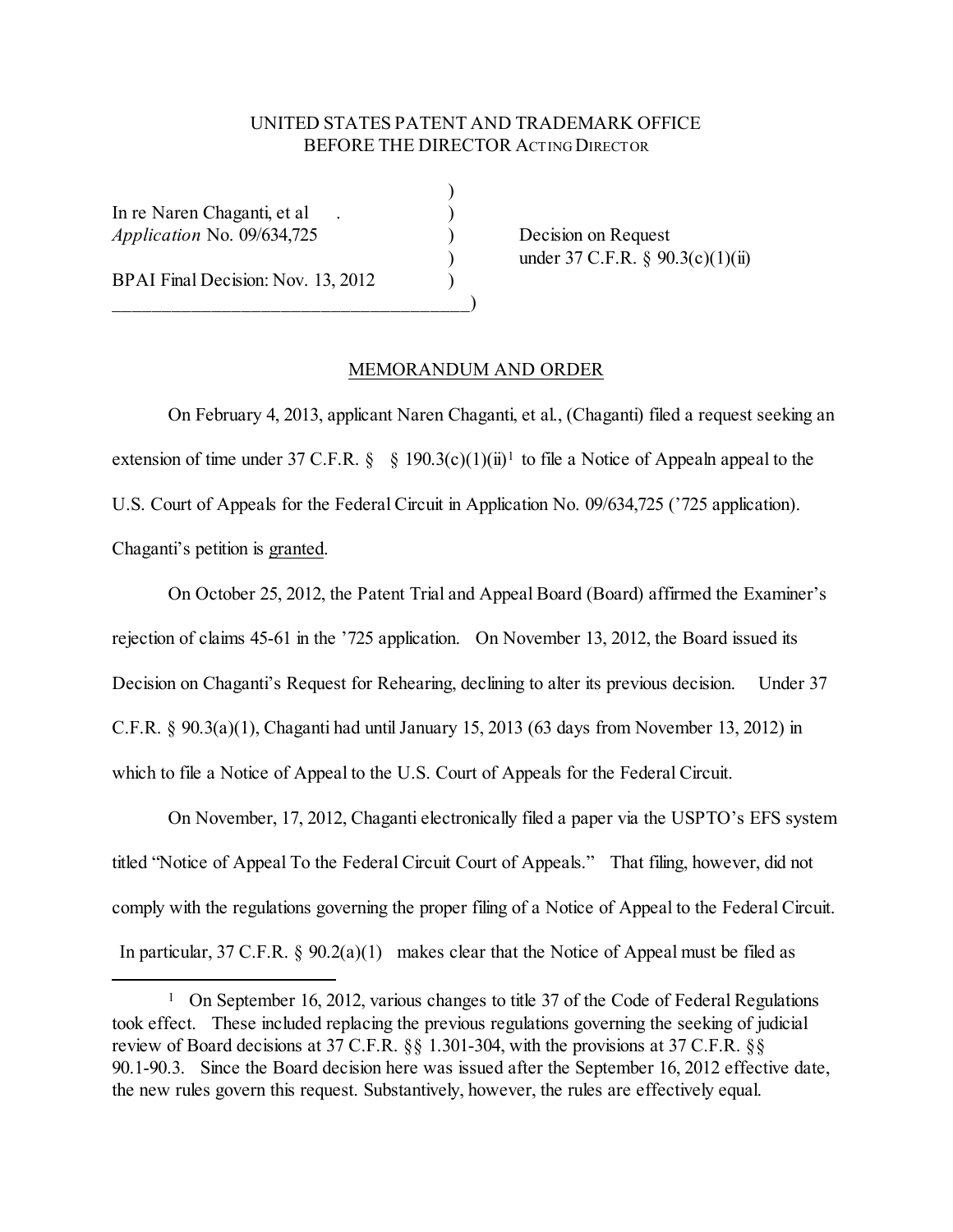provided in § 104.2, namely, with the Office of General Counsel. Further, a copy of the Notice and accompanying filing fee must be filed with the Federal Circuit. There is no indication that Chaganti complied with either of these requirements by January 15, 2013. On February 4, 2013, the Office of the Solicitor informed Chaganti that his Notice was not proper and that 60-day window for filing a proper Notice had passed. On the same day, Chaganti filed the underlying "Motion to Consider Filed Notice of Appeal as Timely or in the Alternative, Motion to Permit Filing Notice of Appeal to the CAFC Out of Time."

The Director may extend the time for filing an appeal or civil action after the expiration of the period for filing an appeal or commencing a civil action "upon a showing that the failure to act was the result of excusable neglect." 37 C.F.R.  $\S$  90.3(c)(1)(ii). The authority to decide such requests has been delegated to the Solicitor. MPEP  $\S$  1002.02(k)(3). While not so styled, the Solicitor will treat Chaganti's motion as a request for additional time under the "excusable neglect" standard of Rule 90.3.

In determining excusable neglect, the USPTO applies the standard used by the Federal Courts. MPEP § 1216. The determination of whether failing to properly file a civil action or appeal within the proscribed time period is the result of "excusable neglect" is "an equitable one, taking account of all relevant circumstances surrounding the party's omission. These include . . . the danger of prejudice to [another party], the length of the delay and its potential impact on judicial proceedings, the reason for the delay, including whether it was within the reasonable control of the movant, and whether the movant acted in good faith." *Pioneer Inv. Servs. v. Brunswick Assocs. Ltd. P'ship*, 507 U.S. 380, 395 (1993). Excusable neglect "is understood to encompass situations in which the failure to comply with a filing deadline is attributable to negligence." *Id.* at 390; *see*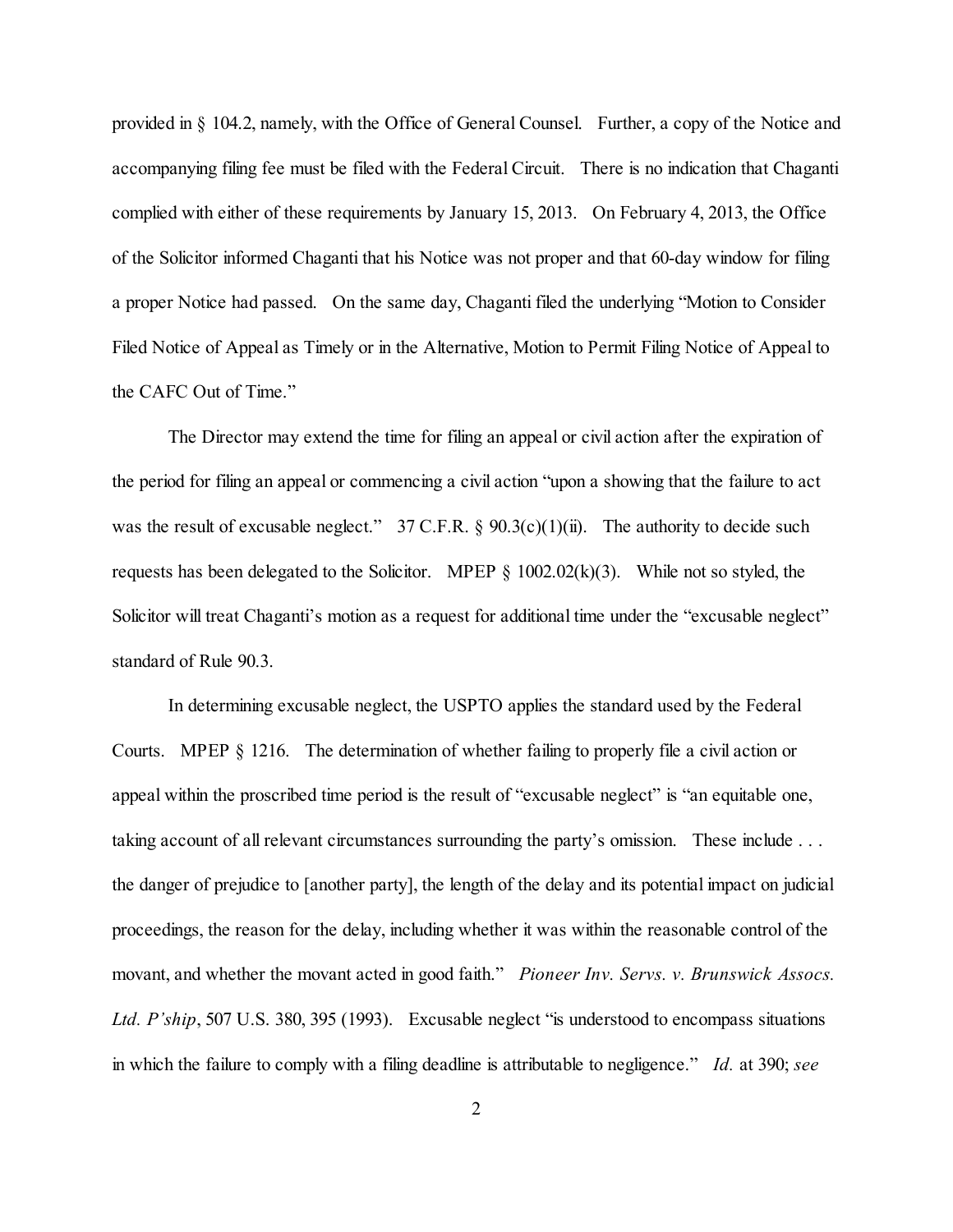*also Information Systems and Networks Corp. v. United States*, 994 F.2d 792, 796 (Fed. Cir. 1993) (holding that a party's failure to answer a counterclaim based on the mistaken belief that no answer was required constituted excusable neglect for purposes of Fed. R. Civ. P. 60(b)). Moreover, "[a]lthough inadvertence, ignorance of the rules, or mistakes construing the rules do not usually constitute excusable neglect, it is clear that excusable neglect . . . is a somewhat elastic concept and is not limited strictly to omissions caused by circumstances beyond control of the movant." *Id.* at 392. The third *Pioneer* factor–relating to why the filing was delayed–is generally considered the most important factor in the analysis. *See, e.g.*, *Firsthealth of the Carolinas, Inc. v. Carefirst of Maryland, Inc.*, 479 F.3d 825 (Fed. Cir. 2007); *Pumpkin, Ltd. v. The Seed Corps*, 43 USPQ2d 1582, 1587 n.7 (TTAB 1997).

On the critical third factor, Chaganti offers two reasons for his failure to timely file a proper appeal notice. First, Chaganti argues that he had previously used the same method to file an appeal from the Board to the Federal Circuit in Application No. 09/307,752, and that it was "accepted by the Office as proper procedure." Req. at 1. Second, Chaganti points to an email exchange allegedly between himself and the Primary Examiner in the '725 application that Chaganti's argues led him to believe that the "filing was timely and proper." Req. at 1. At bottom, then, Chaganti argues that he relied on the conduct of others to determine how to file his appeal. But it is an applicant's responsibility to determine the proper procedure for filing his appeal. It does not appear that Chaganti ever consulted the applicable regulations, which are plain on their face as to what steps need be taken to properly file a Federal Circuit appeal. 37 C.F.R. §§ 90.1.-90.3 make clear the steps to take in a Federal Circuit appeal.  $37$  C.F.R. §90.2(a)(1) expressly states that any appeal notice must be filed with the Director "as provided in § 104.2." Section 104.2 identifies the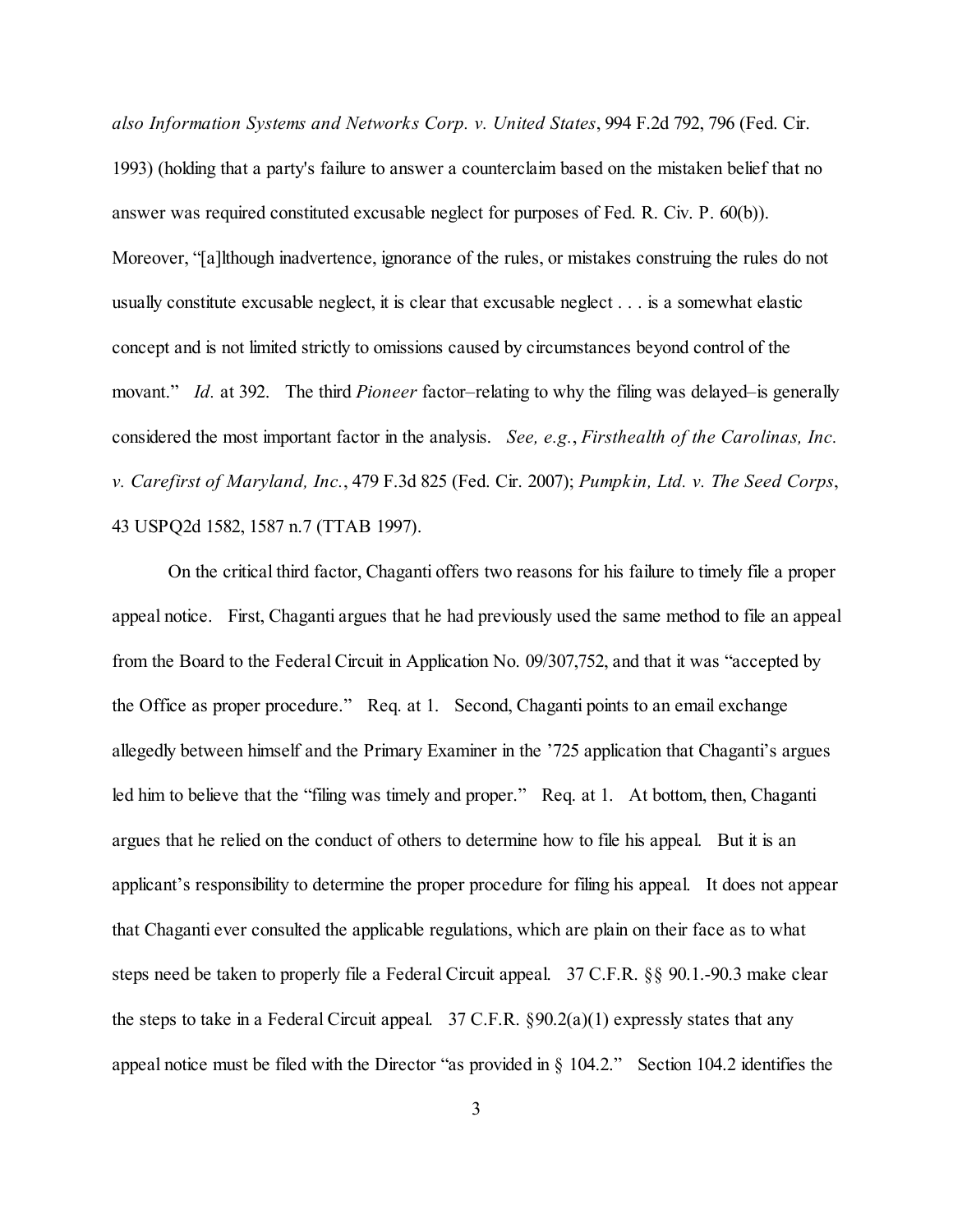Office of General Counsel as the place to mail or hand-serve material. Additionally, the regulations make clear that a copy of the notice must be sent to the Board  $(\S 90.2(a)(1))$ , and that the Federal Circuit Rules must be complied with  $(\S$  90.2(a)(2)). The prior regulations (37 C.F.R.  $\S$ § 1.301-304) were substantively in accord. Chaganti's failure to comply with the applicable regulations is negligent; the question is whether it is excusable.

Here, Chaganti's reliance on pursuing the same course to file a prior appeal,<sup>[2](#page-3-0)</sup> and the Examiner's email indicating that the appeal notice here was "timely filed," was unfortunate, but cuts against concluding that Chaganti's conduct was a willful or otherwise deliberate failure to comply with USPTO regulations. Unlike other situations where the reason for the delay undercut finding excusable neglect, Chaganti demonstrated diligence attempting to file an appeal notice in the required filing period (filing it only four days after the Board decision), and then promptly sought additional time once apprised of his errors. Chaganti's timely, but incorrect, attempt to give notice of its appeal before the filing deadline reflects a critical difference between the facts here, and those seen in other "excusable neglect" cases involving seemingly simple errors. *See, e.g.*, *U.S. For and on Behalf of R&R Mechanical, Inc. v. St. Paul Fire & Marine Ins. Co.*, 1994 WL 504407, 36 F.3d 1106 (10th Cir. Sept. 15, 1994) (unpublished opinion); *Graphic* 

Communications Int'l Union, Local 12-N v. Quebecor Printing Providence,

Inc., 270 F.3d 1,  $5-6$  (1st Cir. 2001) (counsel's ignorance of rule governing

<span id="page-3-0"></span> <sup>2</sup>Review of the file for the Federal Circuit appeal in the prior '752 application (*In re Chaganti*, CAFC Appeal No. 2011-1344) indicates that the appeal notice there was filed via EFS, and was not rejected as improper.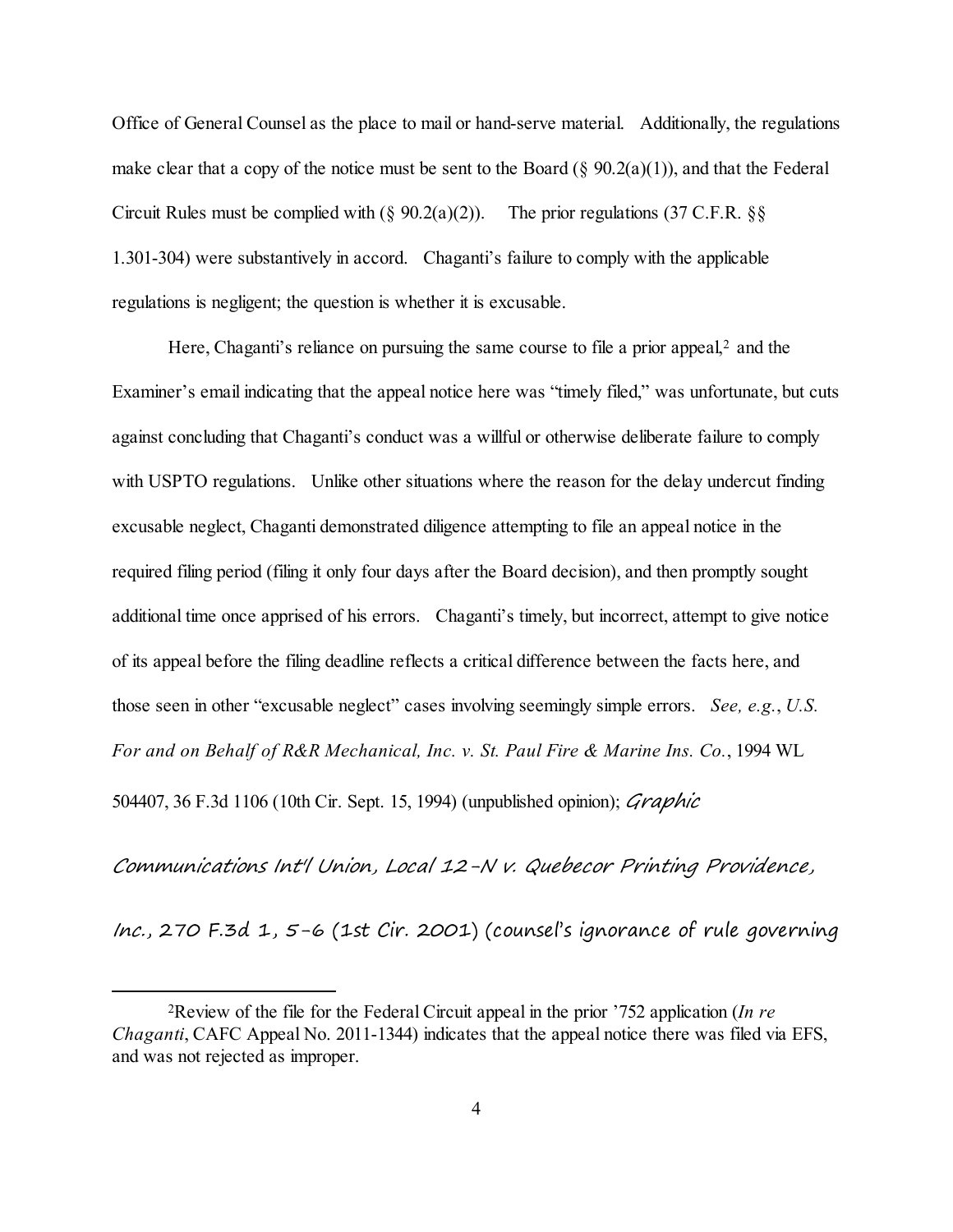time to file appeal is not excusable neglect, applying Pioneer); cf.

Anheuser-Busch, Inc. v. Mambo Seafood #1, Inc., TTAB Opp. # 91160250 (Entry #76) (Aug. 31, 2009) (denying request for time extension under "excusable neglect" standard where parties' explanation was not based upon a "reasonable or plausible" reading of relevant regulations).

Further, application of the *Pioneer* factors must reflect a weighing of all relevant considerations. And those additional factors counsel in favor of granting the extension in this case. As discussed above, Chaganti filed the underlying request for additional time the same day as he learned of his failure to comply with the requirements for filing an appeal notice. Chaganti's prompt attempt to remedy the error strongly indicates good faith in attempting to comply with USPTO regulations and related statutory provisions. There does not appear to be any prejudice to another private party, or impact on judicial proceedings.

Given these considerations, and the equitable and elastic nature of the "excusable neglect" standard, the balance of the *Pioneer* factors weighs in favor of granting the extension. It should be noted that Chaganti, who is a apparently an attorney, has now been formally directed to the regulations governing the proper procedure for seeking judicial review of USPTO Board decisions. Given that notice, Chaganti should make every effort to comply with those regulations moving forward in this or other appeals. Future requests seeking additional time under the "excusable neglect" standard based upon the same excuses offered here may not result in the same favorable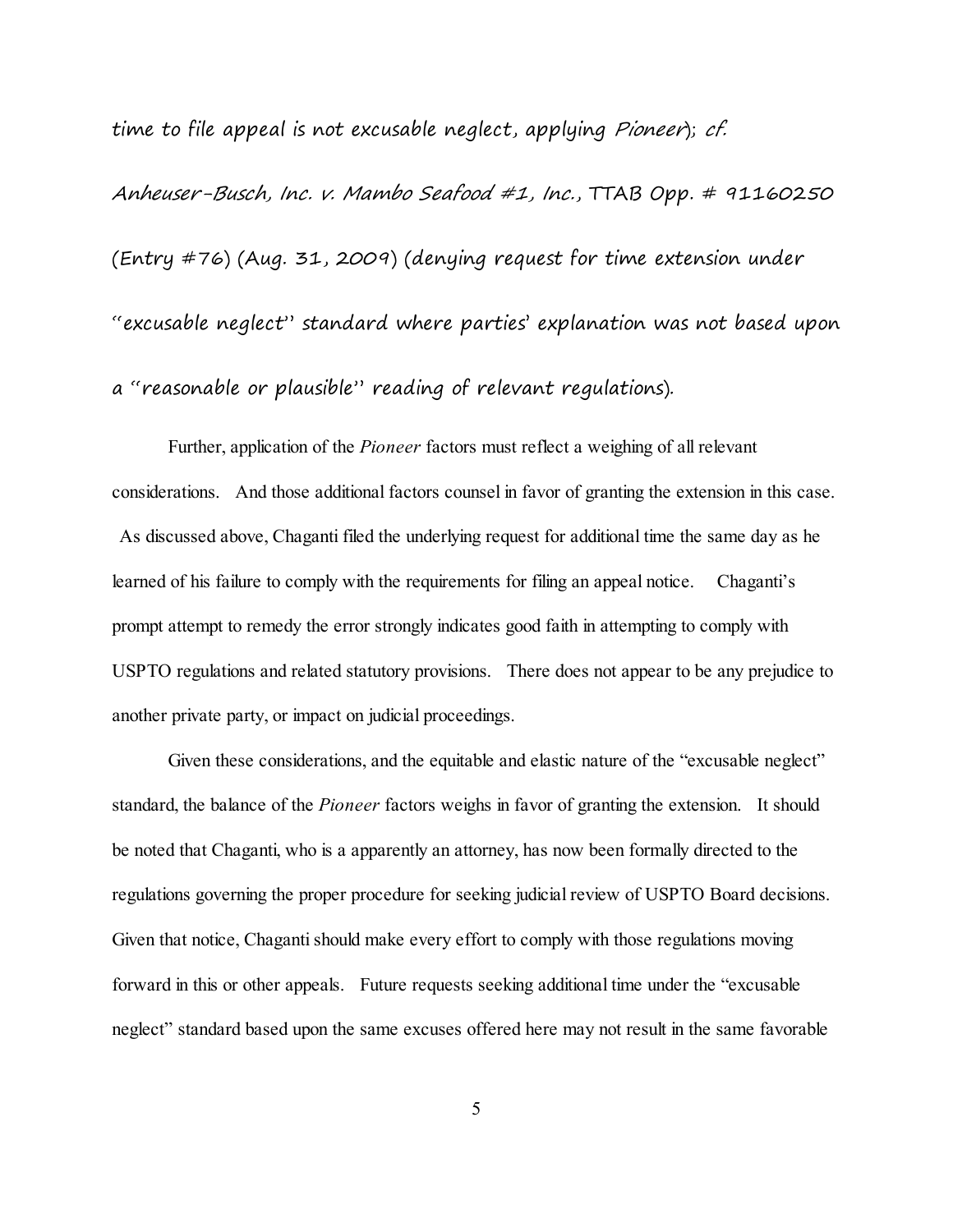outcome.